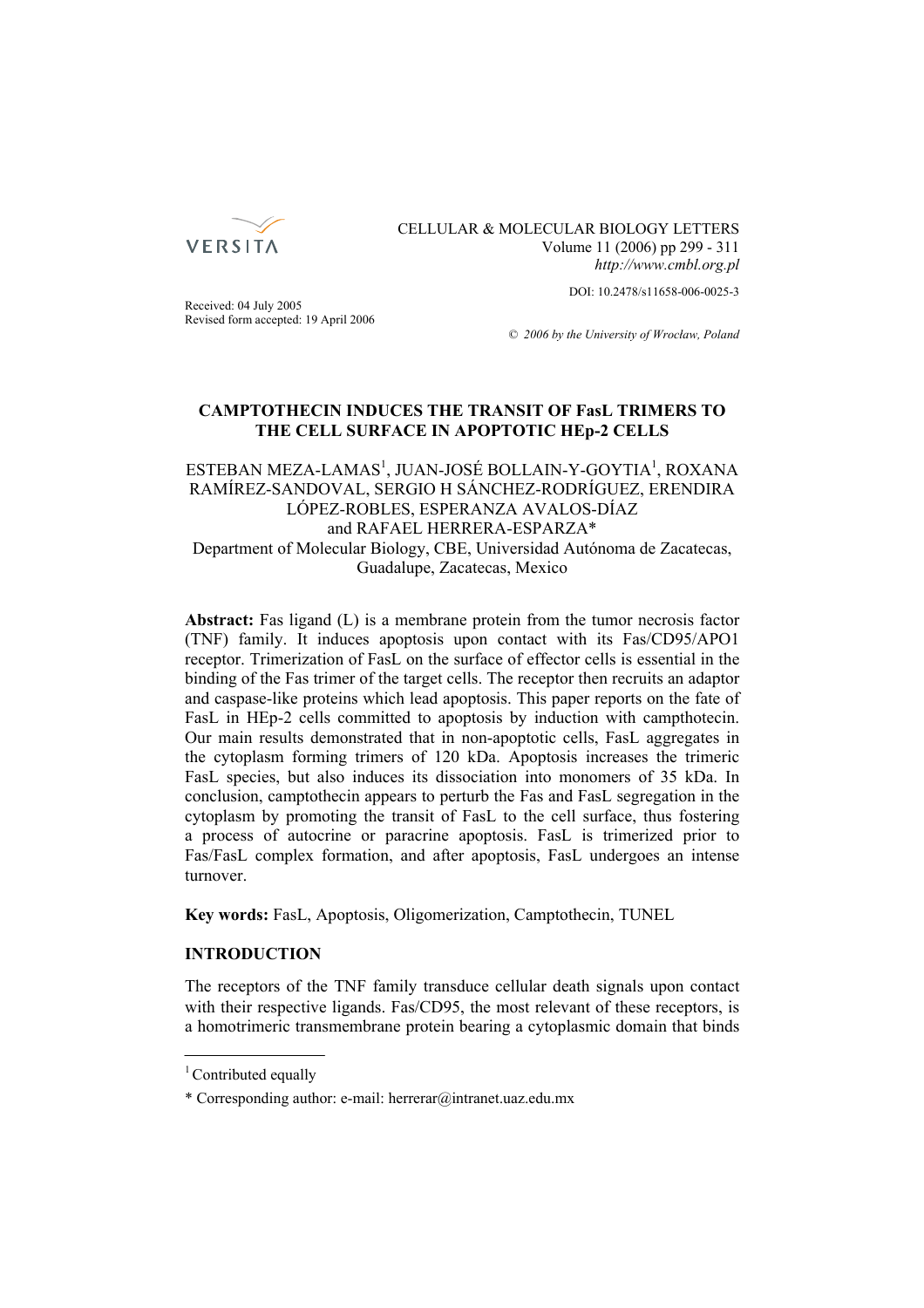the Fas-adaptor protein FADD, which in turn induces a succession of events that lead to apoptosis [1].

The Fas ligand (FasL) is a 36 kDa protein which is expressed by a variety of effector cells and which induces apoptosis of Fas-sensitive cells after contact with its receptor [2]. The FasL/Fas complex constitutes a major signalling pathway that is triggered by chemotherapeutic agents [3-6]. Camptothecin and other anticancer drugs such as doxorubicin, methotrexate and bleomycin upregulate the expression of CD95 on the cell membrane and induce the autocrine or paracrine expression of FasL, activating FasL/Fas-dependent apoptosis [7].

FasL is expressed by the lymphocytes and immunoprivileged tissues such as those of the testis and eyes. Other cells such as thyrocytes and epithelial cells should also express the FasL/Fas pair; however, these cells do not undergo autocrine or paracrine apoptosis. The physical segregation of Fas and FasL to different cellular compartments nullifies the risk of spontaneous cell death [8-13]. Nevertheless, some chemotherapeutic agents including camptothecin foster fratricide apoptosis [6].

The formation of the FasL/Fas complex is preceded by trimerization of FasL. In this process, the auto-assembly of FasL forms three clefts at the interfaces of the monomers, and then the trimeric Fas receptor molecules bind diagonally along these clefts on the FasL trimer [14].

Several types of cell contain both Fas and FasL. Under particular stimulatory conditions, these cells can rapidly undergo autocrine apoptosis. In these types of cell, spontaneous cell death is avoided by keeping Fas and FasL in separate cytoplasmic compartments. Moreover, apoptosis specifically requires the FasL/Fas complex, which can only form after the trimerization of FasL. At this point, it is unclear whether FasL trimer assembly occurs during translocation to the effector cell's surface, or if FasL is stored as a trimer in the cytoplasm. Thus, is important to address the condition of the FasL before and after apoptosis, since FasL and Fas form supramolecular clusters easily. Due to the therapeutic implications, it is interesting to define whether campthotecin induces FasL aggregation as a pre-requisite of paracrine or autocrine apoptosis; this issue is of importance in tumor sensitivity to DNA Topoisomerase I poisons. The purpose of this study was to investigate the fate of FasL after chemically induced apoptosis.

## **MATERIAL AND METHODS**

#### **Cell cultures**

Epithelial HEp-2 cells from human epithelial larynx carcinoma were obtained from ATTC and grown in DMEM medium supplemented with 10% fetal calf serum (Gibco, BRL Gaithersburg MD). To induce apoptosis, the cells were plated in polystyrene dishes containing cover slips at a density of  $5x10^6$ /ml, and incubated at 37°C in 5%  $CO<sub>2</sub>$ . Cells growing in logarithmic phase (1x10<sup>6</sup>) were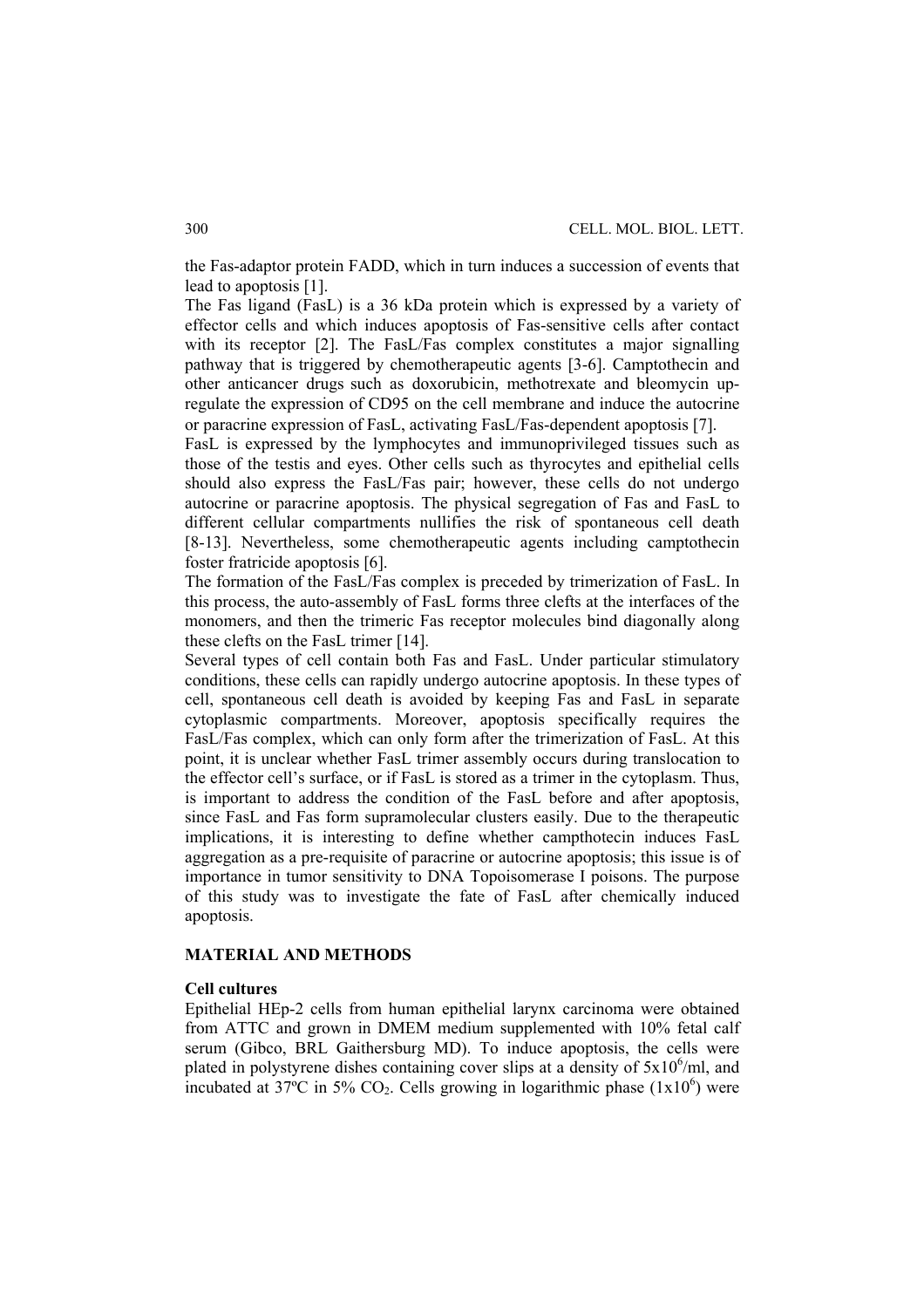incubated for 24 h with 20 μM camptothecin (Sigma. St Louis, MO) [15]. The control cells were cultured without camptothecin.

#### **Apoptotic features**

Morphological changes characteristic for apoptosis were detected using the Wright and Giemsa staining method. DNA fragmentation was determined by agarose gel electrophoresis. The DNA was extracted with DNAzol, according to the manufacturer's instructions (Gibco, BRL. Gaithersburg MD). The DNA was dried, dissolved in 8 mM NaOH, electrophoresed in 1.5% agarose, and stained with ethidium bromide.

### **Immunofluorescence**

Chromatin changes were monitored in the cellular monolayers as follows: HEp-2 cells were fixed for 2 minutes in pure acetone, permeabilized with 0.01% Triton X-100/phosphate buffer saline (PBS), and then covered with a 1:100 dilution of an anti-DNA autoantibody from a systemic lupus erythematosus patient. The expression of FasL was detected after incubation for 2 h with a 1:500 dilution of a fluorescein-labelled monoclonal anti-FasL (clone CD95L abm. Research Diagnostics Inc, Flanders NJ); the slides were washed and mounted, and examined under a confocal scanning microscope LSM (Axiovert 200M, Carl Zeiss, Göttingen Germany). Combinations of fluorescein filters with excitations of 450-490 nm and rodamine filters with emissions of 515-565 nm were used; the objectives were LCI "Plan-Neofluar", and the image processing was done with a Zeiss LSM Image examiner.

## **TdT-mediated dUTP nick end labelling (TUNEL)**

A TUNEL analysis was done according to the manufacturer's instructions (Roche Molecular Biochemicals. Penzberg, Germany). Nuclear stripping was performed on a cell monolayer by immersing the slides for 5 minutes in 10 mM Tris-HCl, pH 8.0, followed by 15 minutes in 20 μg/ml proteinase K dissolved in the same buffer, and finally washing with PBS. Elongation of the DNA fragments was performed by incubation for 60 minutes at 37ºC with 75 μl of the reaction mixture [DDW, 10XTdT buffer (30 mM Tris base, 140 mM sodium cacodylate, pH 7.2, 1 mM cobalt chloride, 1 mM DTT); 10% of the final volume], fluorescein-11-dUTP (0.5 mg dissolved in 1 ml of 10 mM Tris-HCl, pH 7.0), and TdT enzyme (0.3 enzyme units/μl). The reaction was terminated by adding the stop solution (300 mM NaCl, 30 mM sodium citrate, pH 8.0) [16]. Finally, the slides were washed in PBS and evaluated using confocal microscopy.

## **Protein extraction**

Apoptotic and non-apoptotic cells were harvested with a scrapper and spun at 1200 rpm for 10 minutes. The cellular pellets were resuspended in denaturing lysis buffer (1% SDS, 0.25 M EDTA, 1 mM Tris, pH 7.5, 5 mM PMSF; adjusted to 1 ml  $H_2O$ ). Soluble antigens were extracted by sonication: 5 pulses of 30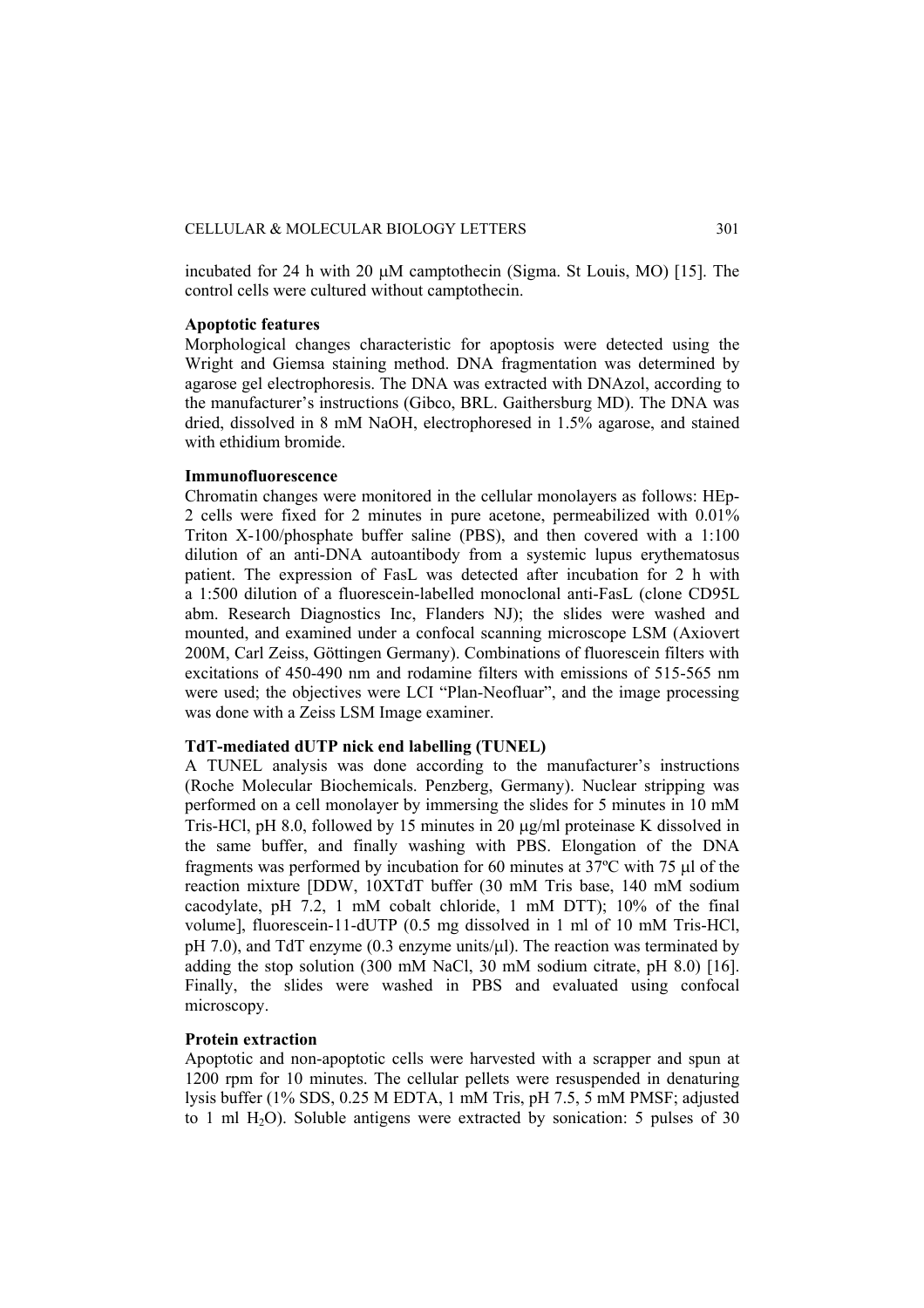seconds at 50%. The lysates were centrifuged at 12000 rpm/10 minutes and the supernatants were immediately used for analysis. The protein concentration was spectrophotometrically measured at 280 nm.

### **SDS-PAGE and Western blot***.*

Cellular extracts were submitted to 15% sodium dodecyl sulphatepolyacrylamide gel electrophoresis (SDS-PAGE) under reducing conditions, as described by Laemmli and Favre [17]; non-reducing conditions were also applied in the absence of bis-mercaptoethanol or DTT in the sample buffer. The unstained gels were blotted onto nitro-cellulose membranes using the procedure described by Towbin *et al.* [18]. Non-specific active sites were blocked with 1% non-fat milk. The blotted proteins were probed at room temperature for 1 h with monoclonal anti-FasL antibodies diluted 1:1000 in phosphate saline buffer (PBS). Bound antibodies were detected with rabbit anti-mouse IgG-peroxidase (Sigma. St Louis, MO). Immunoreactive bands were visualized with an ECL chemiluminescent kit (Amersham Pharmacia Biotech. Piscataway, NJ). The bands were recorded using an image analysis system; with this tool, the molecular weights at the immunoreactive bands could be determined by comparison with standards of known molecular mass (BioRad, Richmond. CA).

#### **Oligonucleotides**

The oligonucleotides used for PCR amplification were: FasL forward 5'-CAA GTC CAA CTC AAG GTC CAT GCC-3' and backward 5'-CAG AGA GAG CTC AGA TAC GTT TGA C-3' [14]; Fas forward 5'-GGT GGG TTA CAC TGG TTT ACA-3', and backward 5'-GTG CTA CTC CTA ACT GTG AC-3' [19]; Caspase 3 forward 5'-TCC AGT CGG AGG CCA GAT CTG AG-3', and backward 5'-CTG AAG CCT GCC TCC CGG GAT GA-3' [SNP000005036]; DFF40 forward 5'-CTC TGG GGT ACT CGT TGG AT-3', and backward 5'- ACT GCT GTT CAG ATC CGC GT-3' [20]; and G3PDH forward 5'-TGA AGG TCG GTG TGA ACG GAT TTG GC -3', and backward 5'-CAT GTA GGC CAT GAG GTC CAC CAC -3' (Clontech, Palo Alto, CA).

#### **Reverse-transcription/polymerase chain reaction (RT-PCR)**

Total RNA was extracted with TRIzol according to the manufacturer's instructions (Gibco, BRL. Gaithersburg, MD). RNA concentration was determined by measuring the optical density at 260 nm. For cDNA synthesis, 250 ng of the total RNA was incubated with 200 μM dNTP and 0.7 μM of the backward primer, mixed with 5 U/20 μl of rTth/DNA polymerase (SuperScript™ One-Step, Invitrogen Life Technology Ltd., Carlsbad CA). The reverse transcription was performed at 70ºC for 10 min; the reaction was stopped by cooling on an ice bed. After reverse transcription, amplification of the FasL, Fas, Caspase 3, DFF40 and G3PDH cDNAs was carried out by PCR via the addition of 0.15 μM of the forward primer. The reaction tubes containing 50 μl of the sample mixture were amplified in a thermocycler (Perkin Elmer, GeneAmp PCR system 2400), using 30 cycles under the following conditions: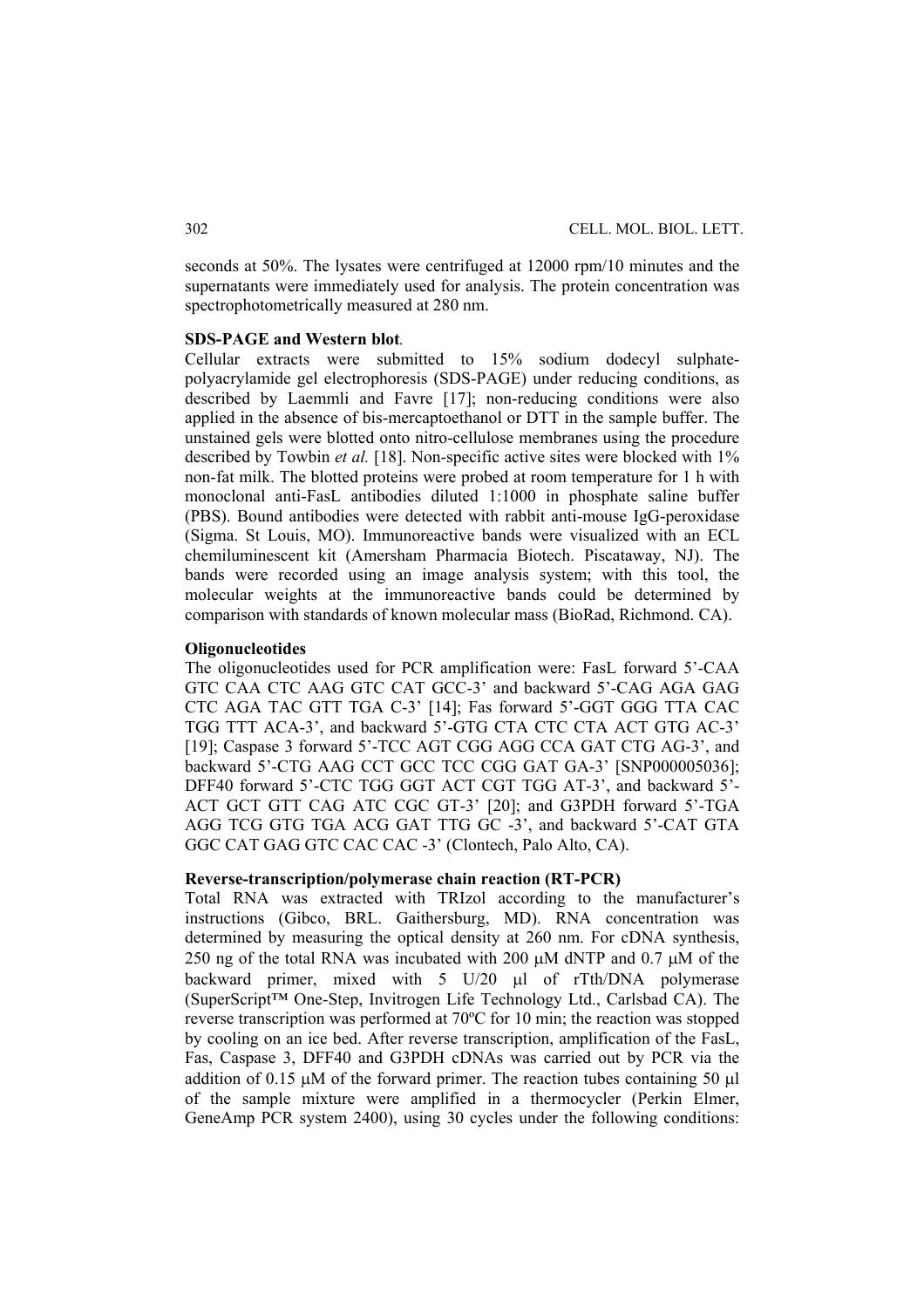94ºC for 2 min, 48ºC for 2 min and 72ºC for 1.4 min. At the end of the PCR reaction, the samples were electrophoresed in 0.8% agarose containing 0.5 mg/ml of ethidium bromide. The PCR products were observed under UV light [21]. Band migration and density were documented using a BioRad image analysis system, and pro-apoptotic transcript levels were determined by comparison with the G3PDH densitometry. Differences between the samples were determined using the ANOVA test (Number Cruncher Statistical Systems NCSS program).

# **RESULTS**

#### **Campthothecin induces apoptosis**

Based on previous reports of topoisomerase inhibitors inducing programmed cell death, camptothecin was used to induce apoptosis in HEp-2 cells. These cells were chosen because they rarely undergo autocrine apoptosis in the absence of particular stimuli.

The effect of camptothecin was evident in all the cells after 24 h, as demonstrated by the Wright and Giemsa staining; chromatin condensation, blebs and apoptotic bodies were evident in the cells treated with this Topo-poison (Fig. 1B). DNA fragmentation was shown as strand breaks (∼300 bp fragments) as shown in Fig. 2. Control chromatin stained by a human anti-DNA autoantibody exhibited intact homogeneous nuclear localization; this was disrupted by apoptosis: the DNA fragments were scattered along the cell body, in the cell surface and into the apoptotic bodies (Fig. 2C).

## **TUNEL**

The percentage of apoptotic cells in the control cultures was less than 1% in 100 fields. All the cells incubated with campthotecin showed an apoptotic result 24 h later (Fig. 1D). To differentiate the true green tag of apoptotic cells from background incorporation, cells were counterstained with 0.5% propidium iodide, giving the non-apoptotic nuclei develop a red stain (Fig. 1C).

## **FasL is redistributed during apoptosis**

Fas and FasL are widely expressed in epithelial cells and can be detected by immunofluorescence. Confocal microscopy allowed us to determine the distribution of FasL in normal cells: the ligand was absent at the cell surface, but appeared as fine granules scattered through the cytoplasm. 24 hours after incubation with camptothecin, the FasL content was significantly increased in the cytoplasm and along the cell surface (Fig. 3).

## **Two FasL cellular fractions were detected**

Since FasL forms supramolecular clusters easily detected under non-reducing conditions, some gels were preformed in the absence of bis-mercaptoethanol and/or DTT; under this condition, the Western blot analysis yielded the following results. The control cells exhibited an  $\sim$ 120 kDa immunoreactive band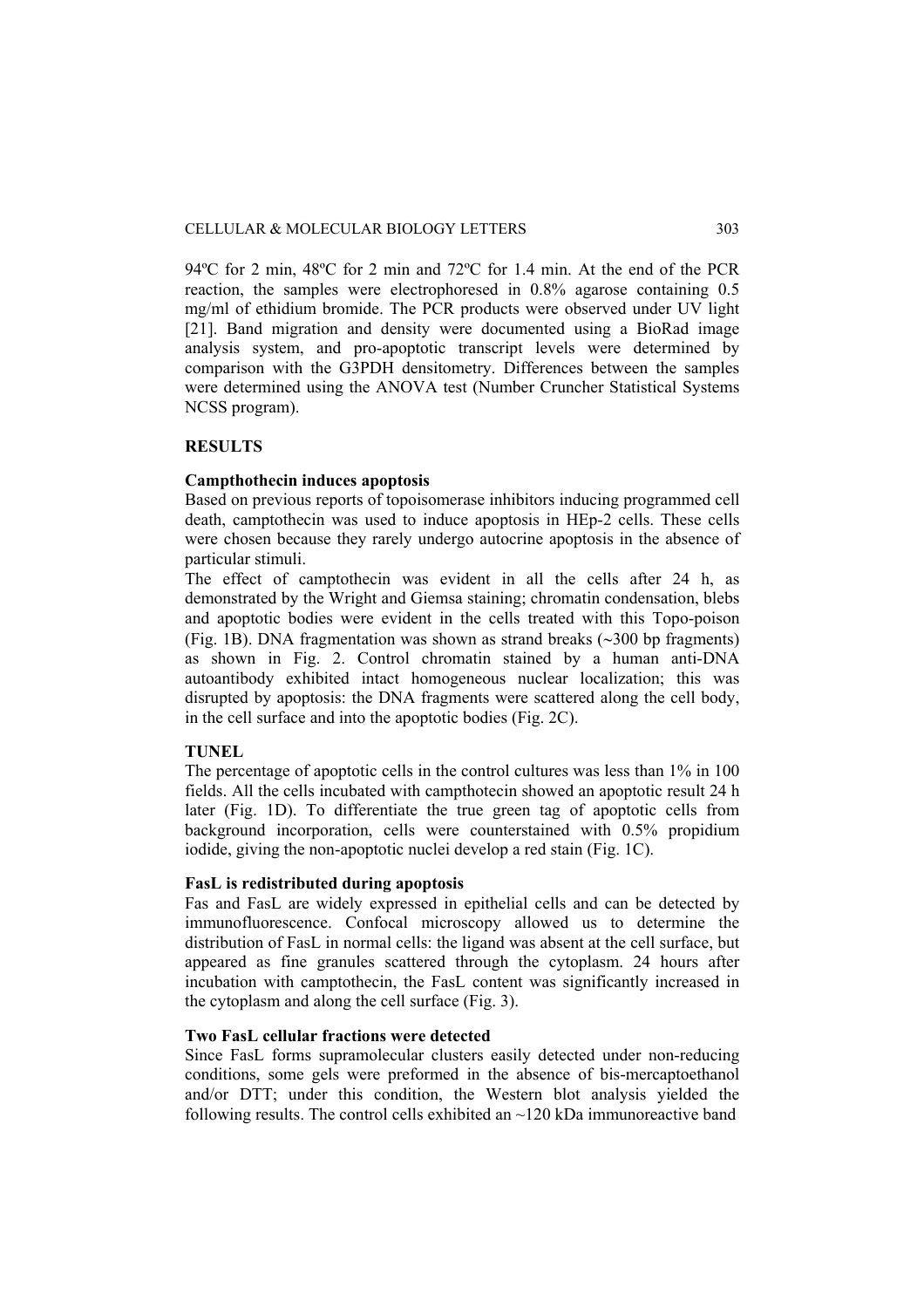

Fig. 1. Camptothecin's effect on HEp-2 cells. A - Control cells stained with Wright. B - Changes characteristic of apoptosis, such as blebbing and apoptotic bodies, were detected in cells treated with camptothecin. C - Negative TUNEL assays in control cells: nuclei are stained red by the propidium iodide contrast. D - Apoptotic cells are green tagged, indicating the incorporation of the fluorescent nick end labelling into the apoptotic DNA fragments.



Fig. 2. Camptothecin and DNA fragmentation. A - Agarose gel electrophoresis. Line 1. 1 kb DNA leader. Line 2. DNA extract from control cells. Line 3. Nuclear extracts from apoptotic cells. B - Immunofluorescence of Hep-2 cells. An anti-DNA autoantibody decorated the nuclei of non-apoptotic cells in a homogeneous fluorescent distribution. C - Camptothecin-treated cells exhibit DNA fragment redistribution into apoptotic bodies, as is characteristic of apoptosis.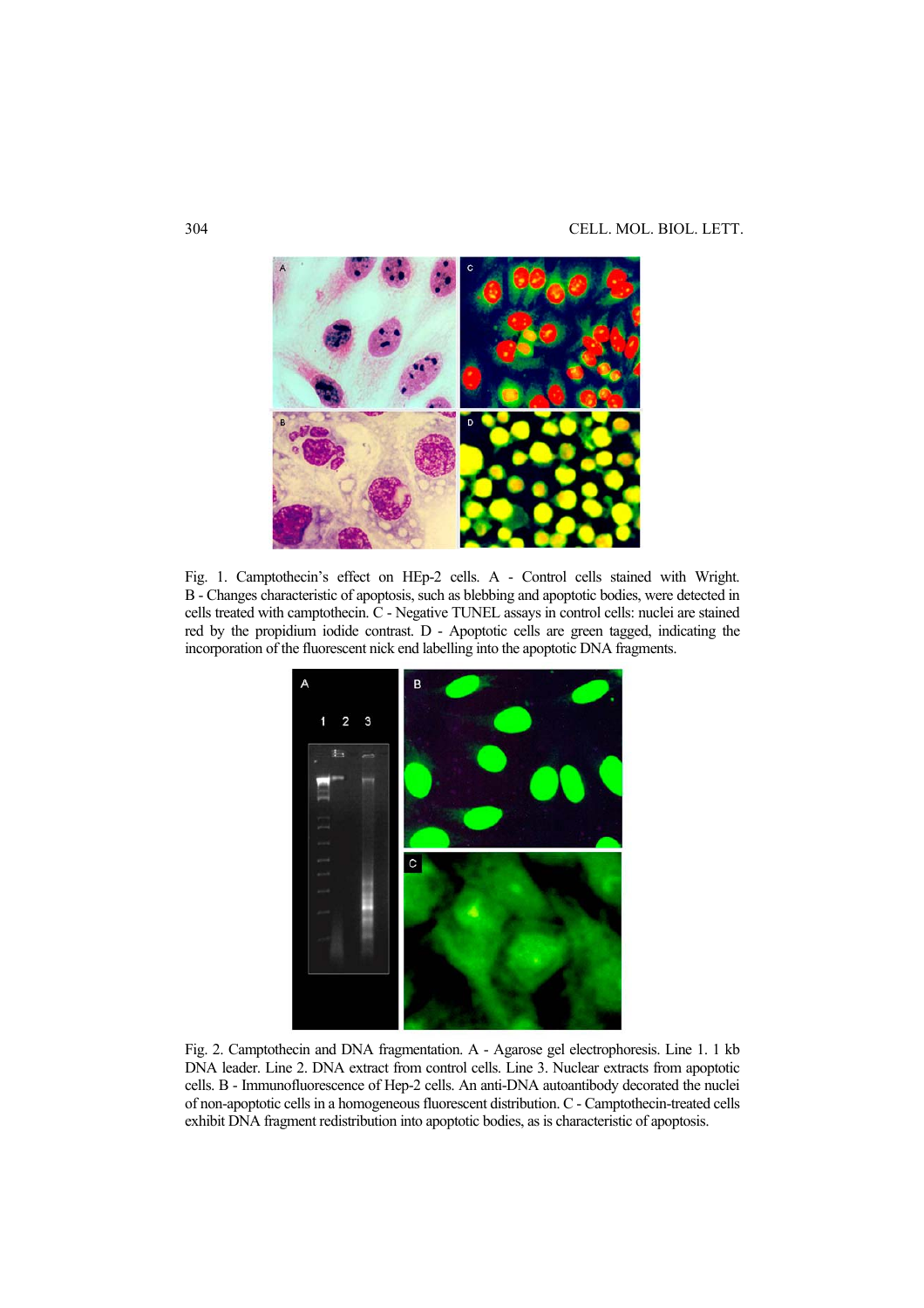### CELLULAR & MOLECULAR BIOLOGY LETTERS 305



Fig. 3. FasL redistributed during apoptosis as shown by indirect immunofluorescence (green) in cells counterstained by propidium iodide. A - FasL is located faintly in the cytoplasm of control HEp-2 cells. B - FasL expression augmented significantly in the cytoplasm and cell membrane of cells treated with camptothecin. C - Treatment with cycloheximide induces the translocation of FasL to the cell membrane. D - Fas L expression on the cell surface of cells treated with a mixture of camptothecin and cycloheximide.

as the main molecular species; this finding was unexpected, as the molecular mass of FasL is around 35-40 kDa. Surprisingly, the apoptotic cells exhibited an  $\sim$ 10 fold increase of the 120 kDa band; interestingly, additional immunoreactive bands of 70 kDa and the  $\sim$ 35 kDa monomeric species of FasL were also detected. This initial finding suggest that the 120 kDa band corresponded to an FasL aggregate; in consequence, the following simple experiment was carried out to test whether the 120 kDa band corresponded to a true trimer. The nonapoptotic cell extracts containing the 120 kDa band were electrophoresed under reducing conditions, and then blotted and probed with anti-FasL; interestingly, the 120 kDa band collapsed into the 35 kDa band. This result demonstrated that the bis-mercaptoethanol induced FasL disaggregation and suggested that the 120 kDa band may correspond to a true FasL trimer (Fig. 4).

Based on our previous finding that the 35 kDa band represented the main form of FasL during apoptosis, we questioned whether this 35 kDa band was the result of *de novo* synthesis rather than of the disassembly of FasL. We inhibited protein synthesis with 25 μg cycloheximide (Sigma. St Louis, MO); at this concentration, the drug also induces apoptosis. After a 2-h incubation with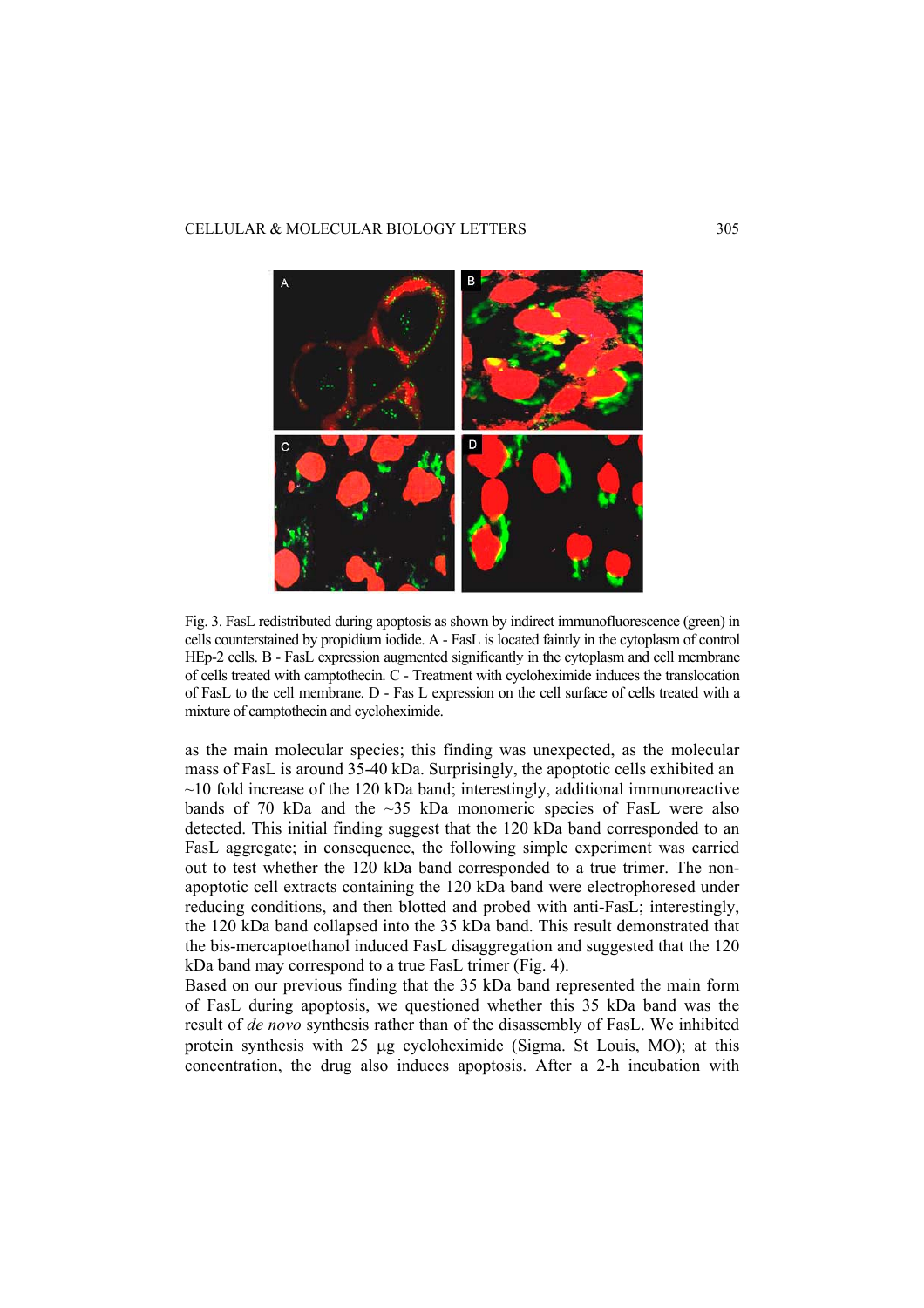

Fig 4. FasL aggregates detected by Western blot in non-reducing and reducing conditions. A - A trimeric form of 120 kDa was mainly detected in the control cells. B - Camptothecin increases the 120 kDa trimer, but simultaneously disassembles the FasL trimer into 35 kDa monomers. C - Cell extract obtained after a 2-h incubation with cycloheximide and after extensive washings and incubation with campothecin; the 35 kDa band remained as an immunoreactive species. D - Control cell extract electrophoresed under reducing conditions; the 120 kDa trimer collapsed into a 35 kDa monomer**.** E - Cells treated with camptothecin and cell extracts resolved under reducing conditions. F - Cells incubated for 2 h with cycloheximide and after extensive washings and incubation with campothecin; extracts resolved under reducing conditions.



Fig. 5. Effect of Ac-DEVD-CMK on FasL trimers. SDS-PAGE in non-reducing conditions/Western blot. A - The trimeric form of 120 kDa was detected in the control cells. B - Camptothecin increases the level of the 120 kDa trimer and simultaneously disassembles it into 70 kDa dimers and 35 kDa monomers. C - FasL remained in a trimeric form of 120 kDa in cultures treated with Ac-DEVD-CMK and then pulsed with campthotecin. D - Control cells. E - Cycloheximide treatment disassembles the 120 kDa trimer into 70 kDa dimers and 35 kDa species. F - The FasL remained as a 120 kDa trimer in HEp-2 cells treated with Ac-DEVD-CMK followed by cycloheximide.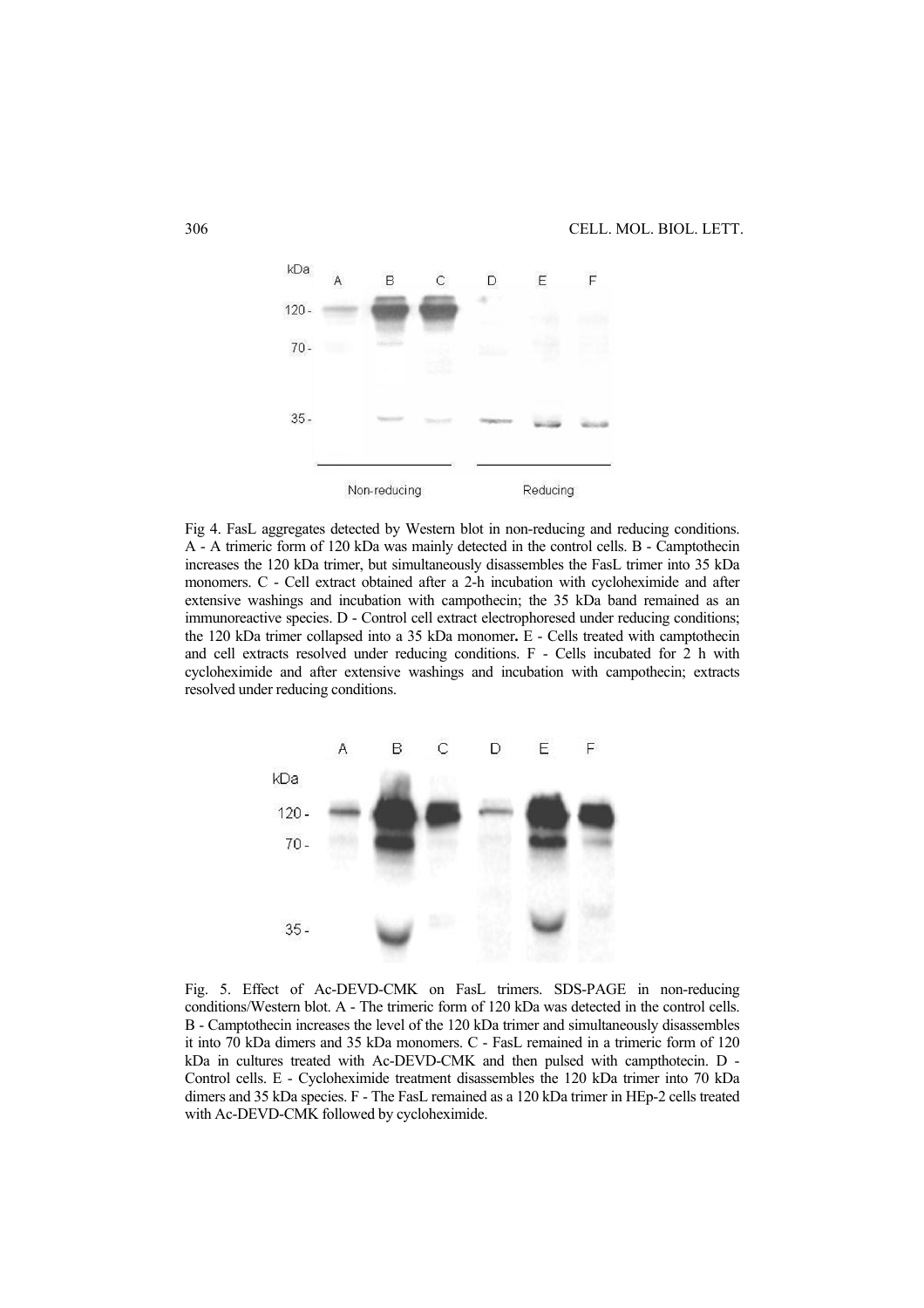cycloheximide and after extensive washings and incubation with campothecin, the 35 kDa band remained as an immunoreactive species (Fig. 4). These findings suggest that the 35 kDa band is not the result of *de novo* synthesis. Interestingly, when cells were exclusively incubated with cycloheximide, this drug produced similar effects to camptothecin as detected using immunoflorescence and Western blotting analysis.

Finally, to demonstrate that the 35 kDa monomer was indeed produced by apoptosis, cell cultures were treated with 30 nM Ac-DEVD-CMK (Calbiochem. San Diego, CA) followed by treatment with camptothecin and/or cycloheximide. As expected, the cultures treated with this caspase inhibitor became refractory to camptothecin- or cycloheximide-induced apoptosis; furthermore, FasL remained in the trimeric form of 120 kDa (Fig. 5).

## **Camptothecin augments the transcription of FasL**

The pro-apoptotic molecules FasL, Fas/CD95, Caspase 3 and DFF40 were overdriven by camptothecin treatment, as demonstrated using the RT-PCR assay. The cell cultures treated with this drug yielded higher values than untreated cell cultures. Similar results were obtained in three replicas of each experiment (Fig. 6).



Fig. 6. Apoptosis increases the transcription of FasL, the Fas/CD95 receptor, Caspase 3 and DFF40 as compared to housekeeping gene G3PDH. Densitometric analysis of RT-PCR generated bands. Line 1 corresponds to control cells and line 2 to apoptotic cells.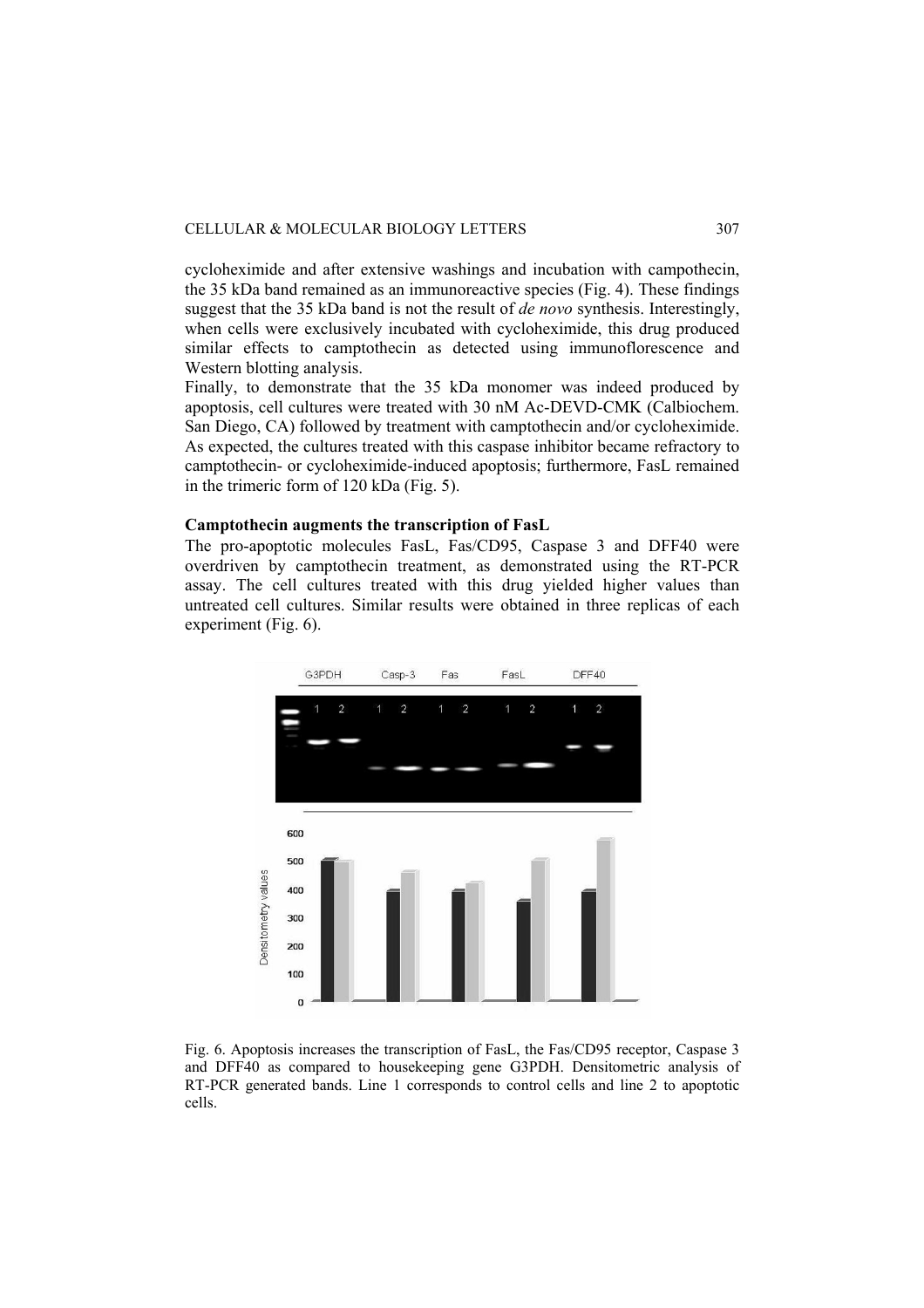## **DISCUSSION**

Our study characterized the supramolecular forms of FasL during chemically induced apoptosis; this is of medical importance in the understanding of the molecular mechanisms of cellular sensitivity and resistance to camptothecin derivatives in cancer. We analyzed the fate of FasL before and after apoptosis. The main results of this investigation show that: 1. FasL is present in the cytoplasm of living HEp-2 cells; 2. FasL is translocated to the cell surface after the induction of apoptosis; 3. FasL is assembled and stored in the cytoplasmic compartments of non-apoptotic cells as a trimer of ∼120 kDa; and 4. the level of trimeric FasL increases in ten-fold and is disassembled after apoptotic signalling is triggered, resulting in monomers of ∼35 kDa.

A variety of epithelial cells co-express Fas and FasL without suffering spontaneous apoptosis, for example the MDCK cells in which Fas and FasL are segregated into different cellular compartments [13]. In them, FasL is exclusively located in the cytoplasm and is segregated from the Fas receptor which is located on the cell membrane. Interestingly, in the early stages of apoptosis, FasL is translocated to the cell membrane, fostering autocrine or paracrine apoptosis. Our studies confirm the presence of FasL in the cytoplasm of the epithelial cell line HEp-2, which is immortal in normal culture conditions.

The Fas/CD95 receptor transduces death signals upon contact with its Fas ligand; the formation of the FasL/Fas complex requires previous trimerization of FasL, which is followed by the translocation of trimers to the cell surface of the effector cell. The presence of FasL on the cell membrane induces superaggregation of the trimerized Fas receptor of the target cells; such a cross-link induces a lateral segregation within the plasma membrane into "caps". FasL/Fas complex formation is followed by the binding of FADD to the death domain of Fas, then FADD recruits the caspase FADD-homologous IL-1β-converting enzyme-like protease (FLICE)/MACH/caspase 8, providing the connection of death receptors to caspases [14, 22, 23].

It is known that the trimeric structure of TNF family ligands is required for it to accomplish its biological activity; a premature or inadequate oligomerization of the FasL molecule result in a significant loss of activity [24]. The cross-linking of FasL takes place before apoptosis; such self-assembly of FasL has been artificially induced to understand the properties of self aggregation of this ligand [14]. The results of our current study demonstrate that FasL forms SDS-stable trimers which must be preassembled before the triggering of apoptosis; the trimers remain stored in cytoplasmic compartments, and are ready to be used during apoptosis. The FasL trimer increases during apoptosis as a consequence of campthotecin stimuli; simultaneously trimers suffer disassembly producing a transitory species of 70 kDa, and its final form of 35 kDa (monomers). Consistent with previous results, the lysates from non-apoptotic cells yield 120 kDa trimers, which were reduced to 35 kDa monomers by the bismercaptoethanol; this species was comparable to the FasL immunoreactive form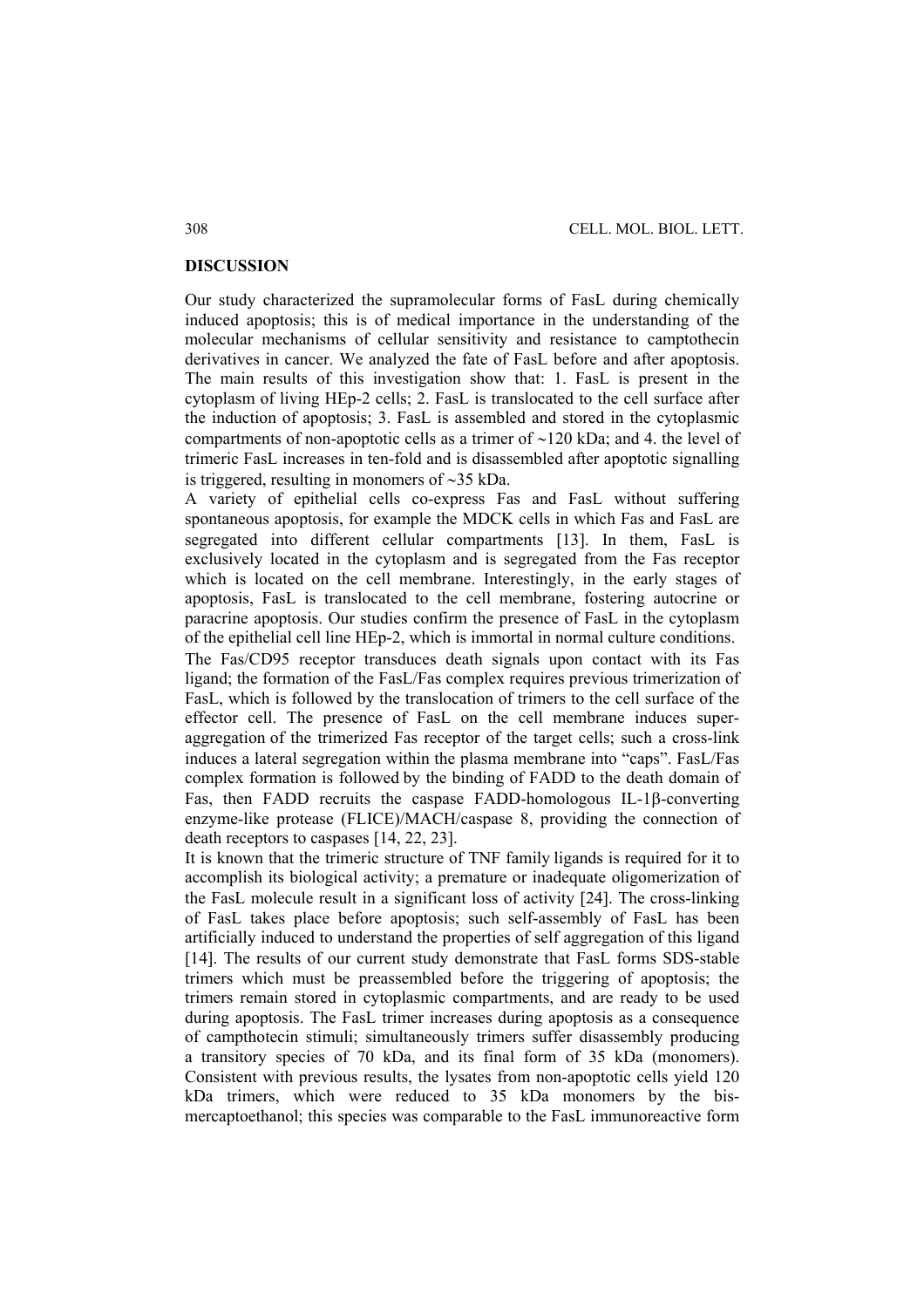found under apoptosis. Self-aggregation of Fas into SDS-stable polymers is phenomenon previously described [25]. Nevertheless, in this study, the selfaggregation of FasL into SDS-stable trimers is important because it seems to occur naturally as pre-requisite for apoptosis. Such aggregates were described previously only under chemical induction [14]. The region responsible for selfassembly resides in a region of the FasL extracellular domain at a certain distance from the COOH terminus [26].

The kinetics of FasL disassembly are similar to those of the Fas receptor. In the latter, this occurs immediately after the down-signalling transduction is accomplished. We believe that the presence of 35 kDa FasL monomers in apoptotic cell extracts is the result of a true disassembling rather than of digestion by metalloproteinases, because these FasL truncated forms have a lower molecular mass ∼26 kDa [23]. The presence of a ~70 kDa intermediate species (dimmers) in the apoptotic cells suggests an active process of disassembly. In addition, we believe that the possible *de novo* synthesis of FasL does not interfere with the disassembly, and the inhibition of protein synthesis does not affect the reduction of FasL into monomers of 35 kDa on Hep-2 cells under camptothecin treatment. Furthermore, a caspase inhibitor blocked apototosis and FasL disassembly, maintaining the trimeric form of 120 kDa. Our results are of biological importance because they indicate the effect of camptothecine derivatives as an inductor of paracrine or autocrine apoptosis in tumor cells, and emphasize the regulatory mechanisms of supramolecular aggregate FasL formation, which is important in cancer resistance.

In conclusion, camptothecin appears to perturb the Fas and FasL segregation in the cytoplasm by promoting the transit of FasL to the cell surface. This fosters a process of autocrine or paracrine apoptosis. FasL is trimerized prior to Fas/FasL complex formation, and during apoptosis, FasL suffers an intense turnover.

**Acknowledgements.** This research was supported by CONACYT grant number 38054N to R. Herrera-Esparza. E. Meza-Lamas and R. Ramírez-Sandoval received a scholarship (1877-PM) from CONACYT to complete their MSc Studies. We would like to thank E. Lamoyi and J. Moreno for their critical reading of the manuscript. The help of M. Olague-Marchan in editing this manuscript is highly appreciated.

## **REFERENCES**

- 1. Siegel, R.M., Frederiksen, J.K., Zacharias, D.A., Chan, F.K., Johnson, M., Lynch, D., Tsien, R.Y. and Lenardo, M.J. Fas pre association required for apoptosis signaling and dominant inhibition by pathogenic mutations. **Science** 288 (2000) 2354-2357.
- 2. Nagata, S. and Goldstein, P. The Fas death factor. **Science** 267 (1995) 1449- 1456.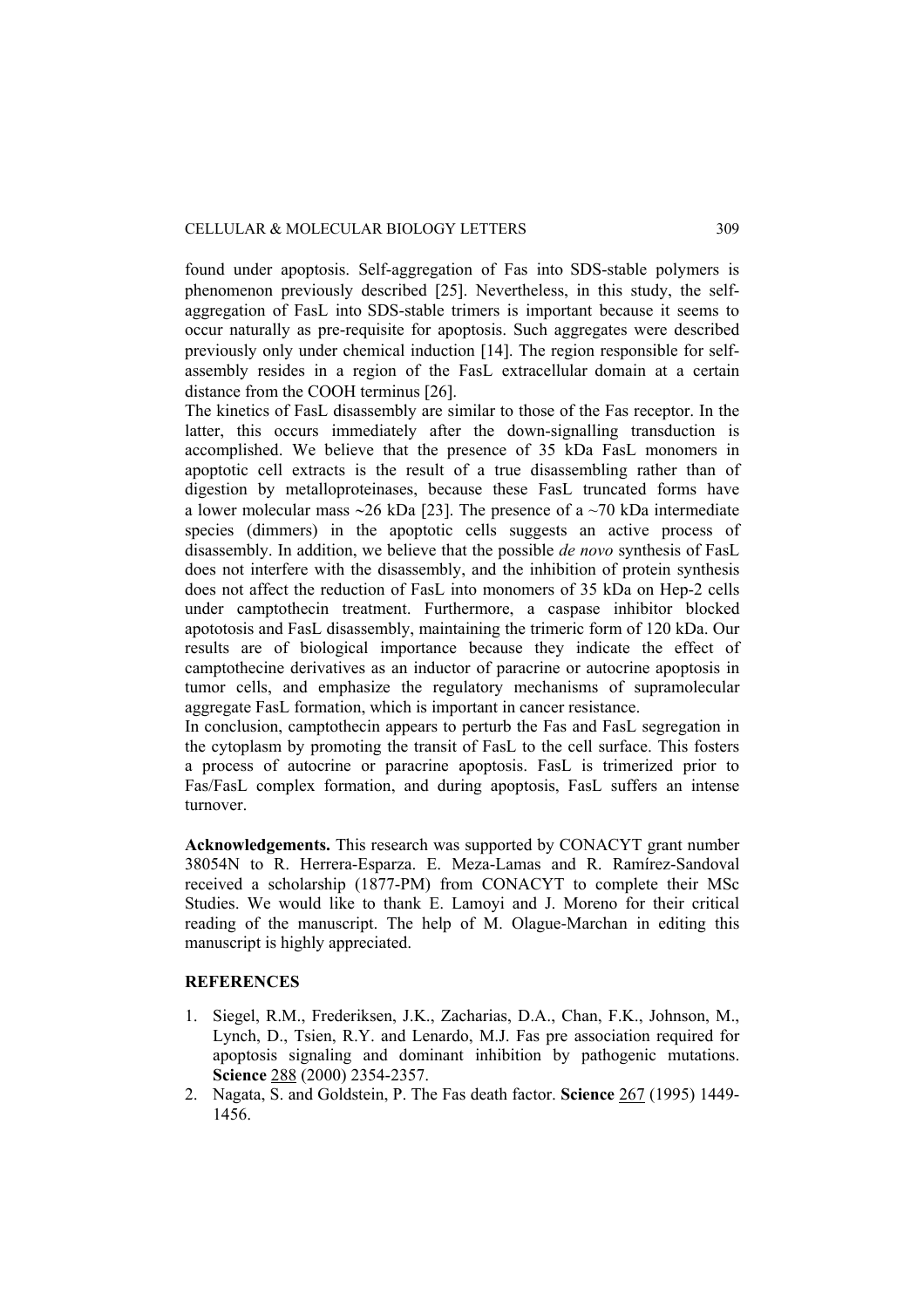- 3. Muller, M., Strand, S., Hug, H., Heinemann, E-M., Walczak, H., Hoffman, W.J., Stremmel, W., Krammer, P.H. and Galle, P.R. Drug-induced apoptosis in hepatoma cells is mediated by CD95 (APO-1/Fas) receptor/ligand system and involves activation of wild-type p53. **J. Clin. Invest.** 99 (1997) 403- 413.
- 4. Fulda, S., Sieverts, H., Friesen, C., Herr, I. and Debatin, K.M. The CD95 (APO-1/Fas) system mediates drug-induced apoptosis in neuroblastoma cells. **Cancer. Res.** 57 (1997) 3823-3829.
- 5. Fulda, S., Friesen, C., Los, M., Scaffidi, C., Mier, W., Benedict, M., Nuñez, G., Krammer, P.H., Peter, M.E. and Debatin, K.M. Betulinic acid triggers CD95 (APO-1/Fas)- and p53-independent apoptosis via activation of caspases in neuroectodermal tumors. **Cancer. Res.** 57 (1997) 4956-4965.
- 6. Chatterjee, D., Schmitz, I., Krueger, A., Yeung, K., Kirchhoff, S., Krammer, P.H., Peter, M.E., Wyche, J.H. and Pantazis, P. Induction of apoptosis in 9-nitrocamptothecin-treated DU145 human prostate carcinoma cells correlates with *de novo* synthesis of CD95 and CD95 ligand and downregulation of c-FLIP. **Cancer. Res.** 61 (2001) 7148-7154.
- 7. Wesselborg, S., Engels, I.H., Rossmann, E., Los, M. and Schulze-Osthoff, K. Anticancer drugs induce caspase-8/FLICE activation and apoptosis in the absence of CD95 receptor/ligand interaction. **Blood** 93 (1999) 3053-3063.
- 8. Giordano, C., Stassi, G., DeMaría, R., Todaro, M., Richiusa, P., Papoff, G., Ruberti, G., Bagnasco, M., Testi, R. and Galluzzo, A. Potential involvement of Fas and its ligand in pathogenesis of Hashimoto's thyroiditis. **Science** 275 (1997) 960-963.
- 9. Ragnarsson, G.B., Mikaelsdottir, E.K., Vidarsson, H., Jonasson, J.G, Olafsdottir, K., Kristjansdottir, K., Kjartansson, J., Ogmundsdottir, H.M. and Rafnar, T. Intracellular Fas ligand in normal and malignant breast epithelium does not induce apoptosis in Fas-sensitive cells. **Br. J. Cancer** 83 (2000) 1715-1721.
- 10. Hamann, K.J., Dorscheid, D.R., Ko, F.D., Conforti, A.E., Sperling, A.I., Rabe, K.F. and White, S.R. Expression of Fas (CD95) and FasL (CD95L) in human airway epithelium. **Am. J. Respir. Cell. Mol. Biol.** 19 (1998) 537- 542.
- 11. Bennett M.W., O'Connell J., O'Sullivan, G.C., Roche, D., Brady, C., Collins, J.K. and Shanahan, F. Fas ligand and Fas receptor are coexpressed in normal human esophageal epithelium: a potential mechanism of apoptotic epithelial turnover. **Dis. Esophagus** 12 (1999) 90-98.
- 12. Gilbert, S., Loranger, A., Daigle, N. and Marceau, N. Simple epithelium keratins 8 and 18 provide resistance to Fas-mediated apoptosis. The protection occurs through a receptor-targeting modulation. **J. Cell. Biol.** 154 (2001) 763-773.
- 13. Tan, K.H. and Hunziker, W. Compartmentalization of Fas and Fas ligand may prevent auto-or paracrine apoptosis in epithelial cells. **Exp. Cell. Res.** 284 (2003) 281-288.